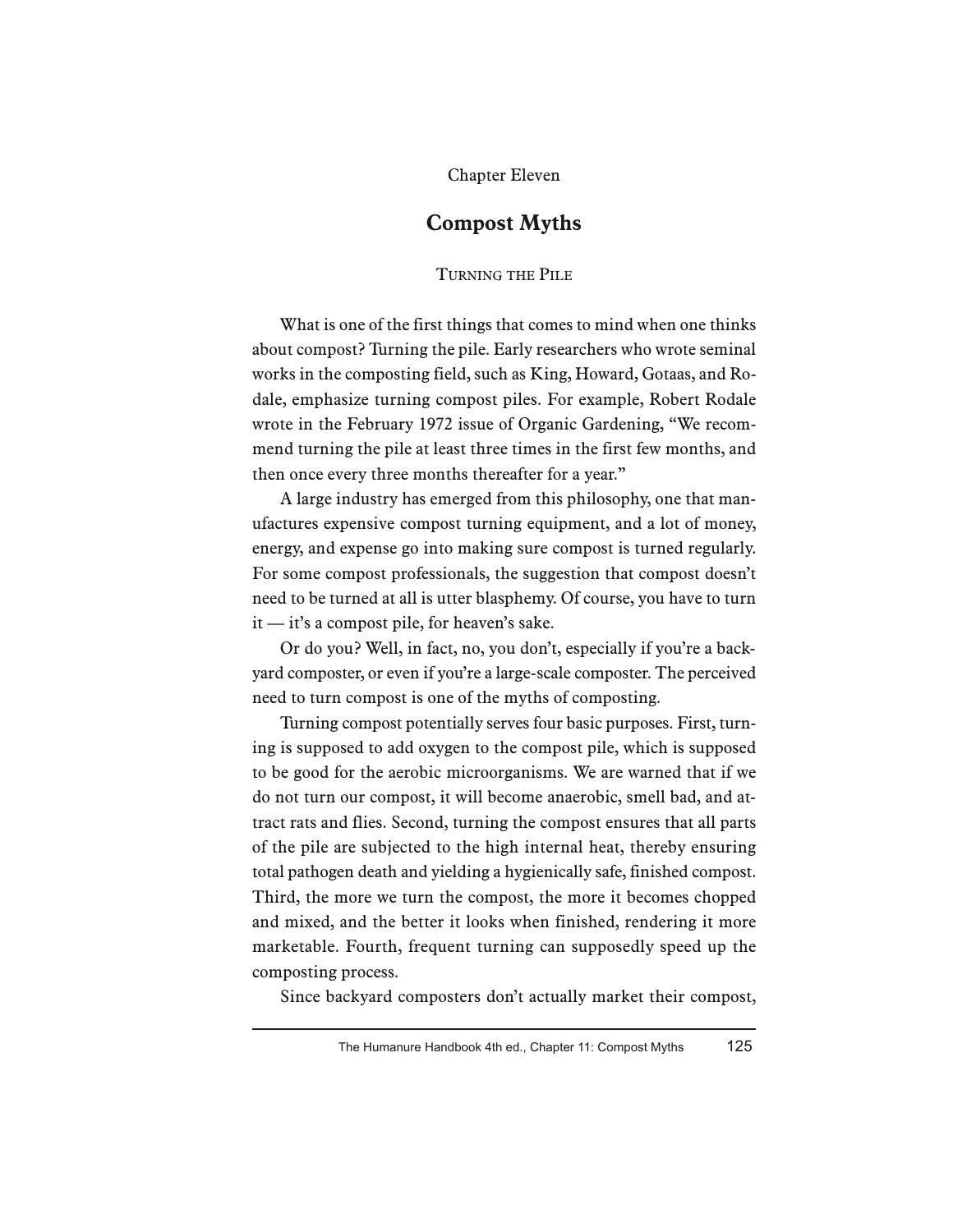usually don't care if it's finely granulated or somewhat coarse, and usually have no good reason to be in a hurry, we can eliminate the last two reasons for turning compost. Let's look at the first two.

Oxygen is necessary for aerobic compost, and there are numerous ways to aerate a compost pile. One is to force air into or suck air through the pile using fans, which is common at large-scale composting operations where air is pulled from under the compost piles and pumped out through a biofilter. The suction causes air to seep into the organic mass through the top, keeping it aerated. Such mechanical aeration is never a need of the backyard composter and is limited to large scale composting operations where the piles are so big, they can smother themselves if not subjected to forced aeration.

Aeration can also be achieved by poking holes in the compost, driving pipes into it and generally impaling it. This is popular among some backyard composters. A third way is to physically turn or dig the pile. A fourth, largely ignored way, however, is to build the pile in a constructed bin above ground allowing tiny interstitial air spaces to be trapped in the compost. This is done by using materials in the compost such as hay, straw, weeds, and the like. When a compost pile is properly constructed, no additional aeration will be needed. Even organic gardening pros such as Rodale admit that, *"good compost can be made without turning by hand if the materials are carefully layered in the heap which is well-ventilated and has the right moisture content."*<sup>1</sup>

Recall Sir Albert Howard and the Indore composting method in India back in the early 1900s. Many would argue that this is where composting got started both as a science and as a widespread practice. Howard's piles were open piles with exposed outer surfaces. If you ever pile up manures and food scraps in an open pile, you will soon notice two things: flies and odors, both of which are highly undesirable. What you can't see, but will soon realize, is that the interior of the pile is heating up while the outer surfaces are not. All three of these conditions can be rectified by repeatedly stirring up the organic mass, as Howard instructed. However, there is an alternative.

When I toured large-scale compost operations in Arizona as part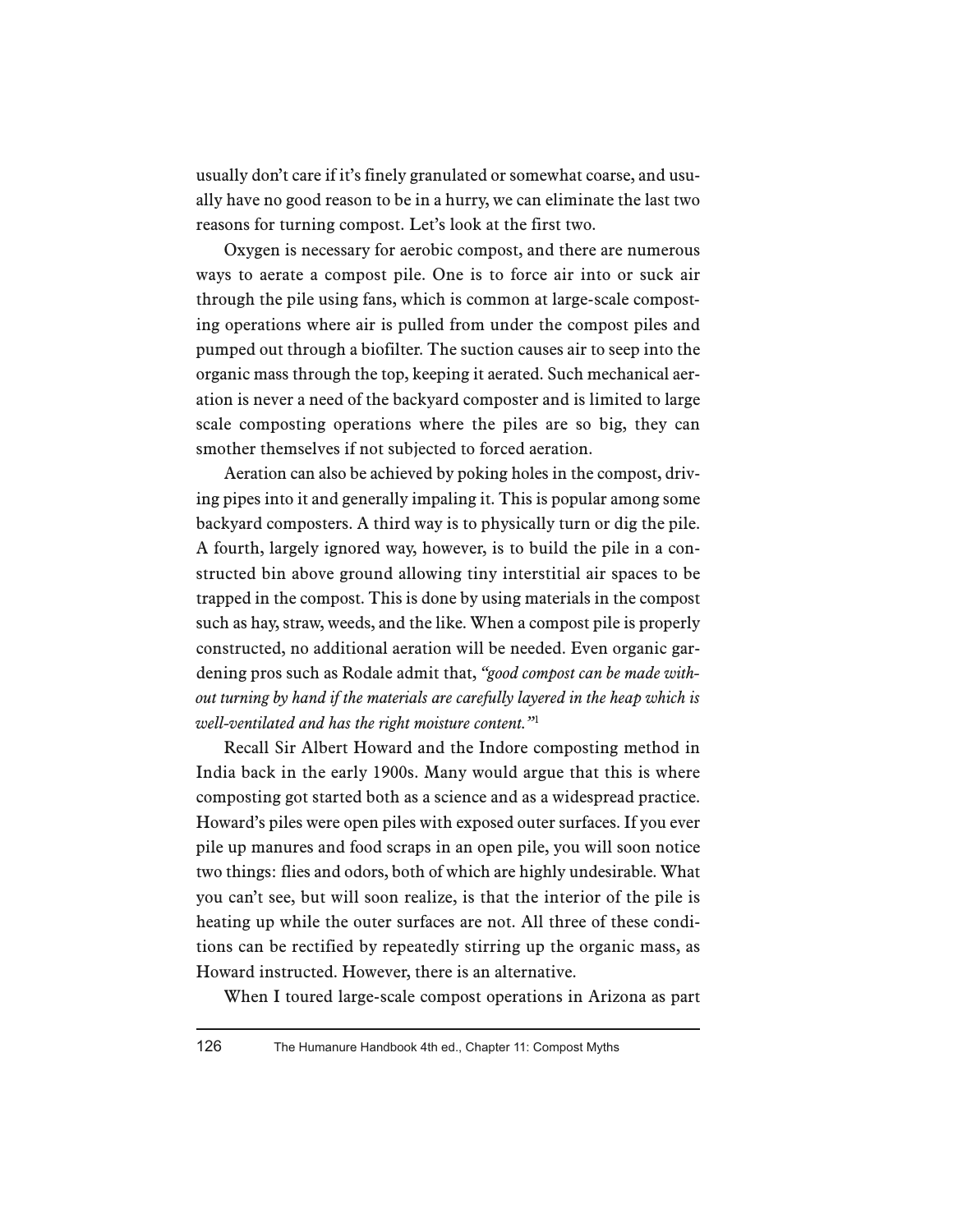of a Compost Operator's Training Course, I noticed that almost all of the compost operations refused to accept food scraps or manure, only accepting yard trimmings and landscape residues. They all composted in outdoor piles or windrows and apparently none of them wanted to deal with the flies and odors from manure and rotting food.

I met a group of Brazilian agronomists in Mozambique when I was there on assignment composting blackwater from school latrines. When the agronomists found out I was making compost, we entered into a lively discussion. About three years prior, they had introduced composting to farmers in Brazil as a means of recycling manures and other organic materials. The farmers were enthusiastic to learn how to make compost. So, I asked, that was three years ago, how is it progressing today? Oh, they quit making the compost. Why?! Because turning the piles was too much work, so they just abandoned it altogether! But you don't have to turn compost piles, I told them. It's a huge amount of work and it's completely unnecessary. No wonder they quit.

My first trip to Haiti in 2010, shortly after the earthquake, was to teach people how to make and use compost toilets, since they didn't have any toilets and many thousands were living in tents. I began by working with a local group who already had a small composting operation in progress. In a walled outdoor enclosure, they were piling food scraps and organic garbage in a big pile. It was, of course, covered in flies, and it smelled really bad. Once the pile was big enough, they would attempt to turn it using shovels, but since it was laced with tree fronds, scrap fabrics, and other such materials, it was extremely difficult to turn by hand, and no machinery was available. I said, no, no, no, that's not how you make compost! Why are you doing it like this? Because a teacher from Europe came and told them this was how it was supposed to be done.

But composting is easy. Let the microbes do the work, especially if you're composting smelly things such as toilet materials, dead animals, and food scraps, all of which will stink like hell and attract flies, rats, and dogs if you don't manage your pile correctly. The trick is always to keep the compost vertically contained and keep it covered. In Haiti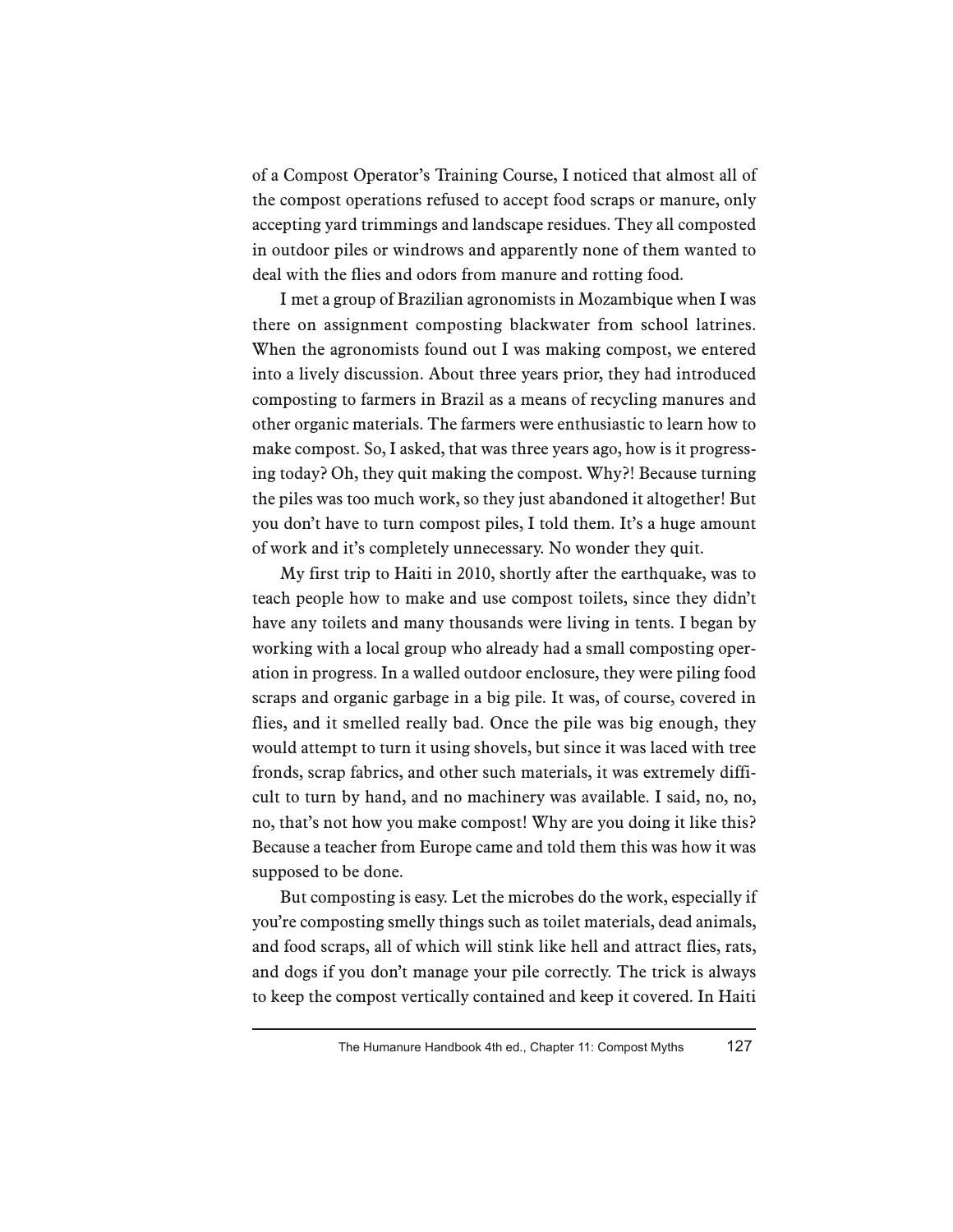we used recycled pallets standing on edge for side walls for the compost bins. We had to pay about \$5 each for the pallets. In Africa we used wire fencing looped into circular bins. These bins cost about \$15 US per household. The point is to hold the organic material vertically above ground. If it's above ground and not underwater (like Howard's pits), the organic mass will be aerobic. No forced aeration will be needed, and no poking, prodding, digging, or turning whatsoever is required. The second trick is to put a thick layer of "cover material" underneath the pile, then create a layer of cover material surrounding the composting mass. Finally, always keep a substantial layer of cover material on top of the pile, too. We used sugarcane bagasse in Haiti, a byproduct of the rum industry, as cover material. At home I mostly use straw. When adding fresh material to your compost bin, pull aside the cover material, dig a hole in the underlying compost, deposit the new material in the hole, cover it with the existing compost, pull the cover material back over, then add more cover material as needed. This feeds fresh material directly into the center of the pile, leaves no exposed surface areas, and eliminates odors, flies, and any need to turn or agitate the pile. It's that simple.

I can assure you that if you're composting material from toilets, you don't want to be turning the pile if you don't have to. I turned my piles dutifully for the first decade, as we are told to do, then figured out the alternatives. It is a huge amount of work to turn compost piles (the Brazilian farmers were correct), and why do it if it's not necessary? Making compost can be like baking bread — you put it in the oven, let it cook, and don't touch it until it's completely done, then you pull it out and it's ready. When making compost, you put the organic material in the bin enveloped by cover material, like a bread dough in a bread pan, and then wait. When the temperature drops to ambient outdoor temperature, and not before, then you can take the bread out of the oven. The rule of thumb is that once the pile is completely built, wait a year before harvesting the compost (give or take a couple of months). There are various other things to take into consideration the compost pile can't be too high, for example, but the details of bin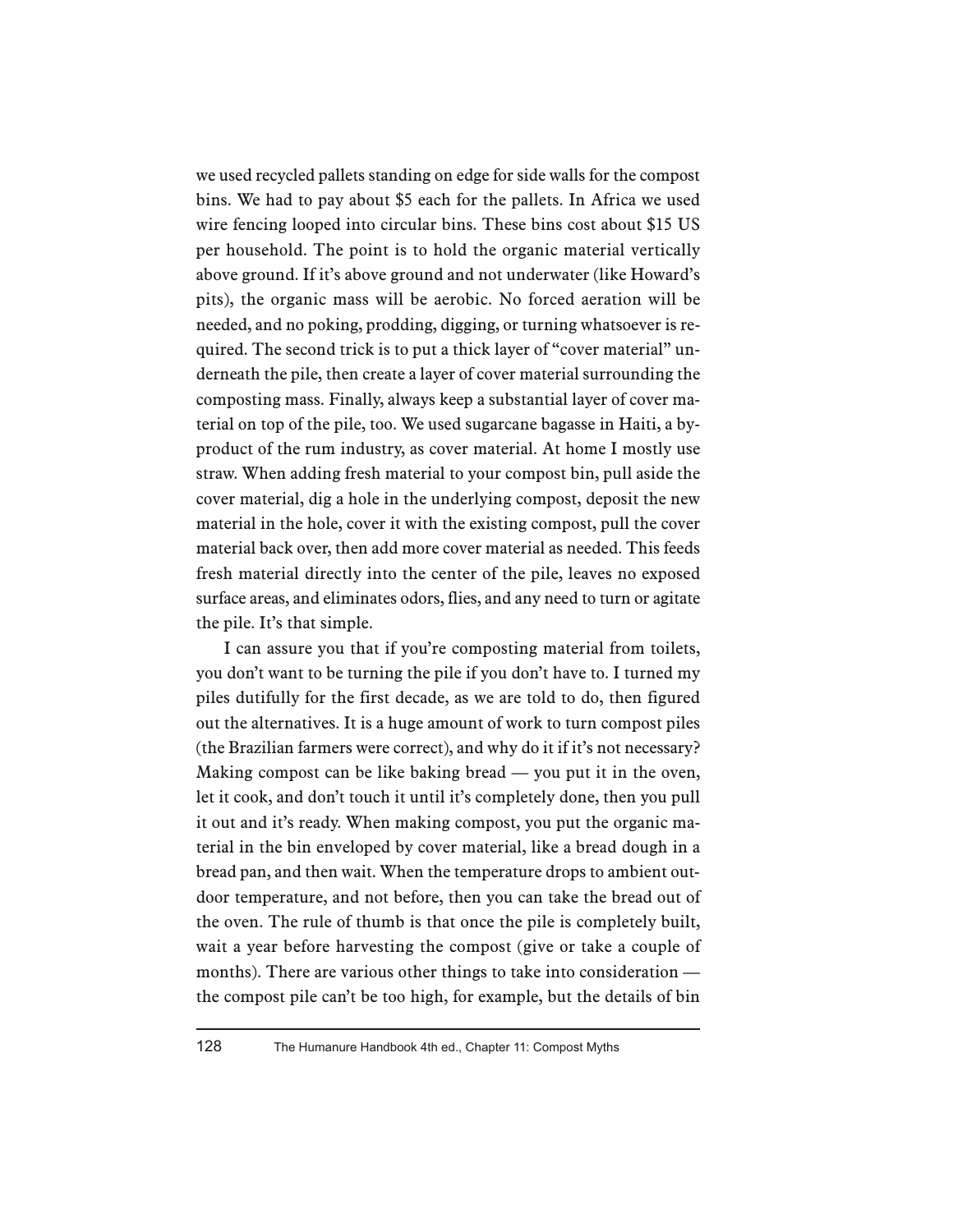composting are discussed in the *Tao of Compost* chapter.

What about the oxygen content of the pile? Researchers measured oxygen levels in large-scale windrow composting operations (a windrow is a long, narrow, exposed pile of compost) reporting, "Oxygen concentration measurements taken within the windrows during the most active stage of the composting process, showed that within fifteen minutes after turning the windrow, supposedly aerating it, the oxygen content was already depleted."2 Other researchers compared the oxygen levels of large turned and unturned batch compost piles and have come to the conclusion that compost piles are largely self-aerated. "The effect of pile turning was to refresh oxygen content, on average for [only] 1.5 hours (above the 10% level), after which it dropped to less than 5% and in most cases to 2% during the active phase of composting . . . . Even with no turning, all piles eventually resolve their oxygen tension as maturity approaches, indicating that self-aeration alone can adequately furnish the composting process  $\dots$ . In other words, turning the piles has a temporal but little sustained influence on oxygen levels." The trials compared compost that wasn't turned, bucket turned, turned every two weeks, and turned twice a week.<sup>3</sup>

Interestingly enough, the same trials indicated that bacterial pathogens were destroyed whether the piles were turned or unturned, stating that there was no evidence that bacterial populations were influenced by turning schemes. There were no surviving *E. coli* or *Salmonella* strains, indicating that there were "no statistically significant effects attributable to turning."

The more frequently compost piles are turned, the more agricultural nutrients they lose. When the finished compost was analyzed for organic matter and nitrogen loss, the unturned compost showed the least loss. The more frequently the compost was turned, the greater was the loss of both nitrogen and organic matter. Also, the more the compost was turned, the more it cost. The unturned compost cost \$3.05 per wet ton to produce, while the compost turned twice a week cost \$41.23 per wet ton, a 1,350 percent increase. The researchers concluded that "composting methods that require intensification [frequent turn-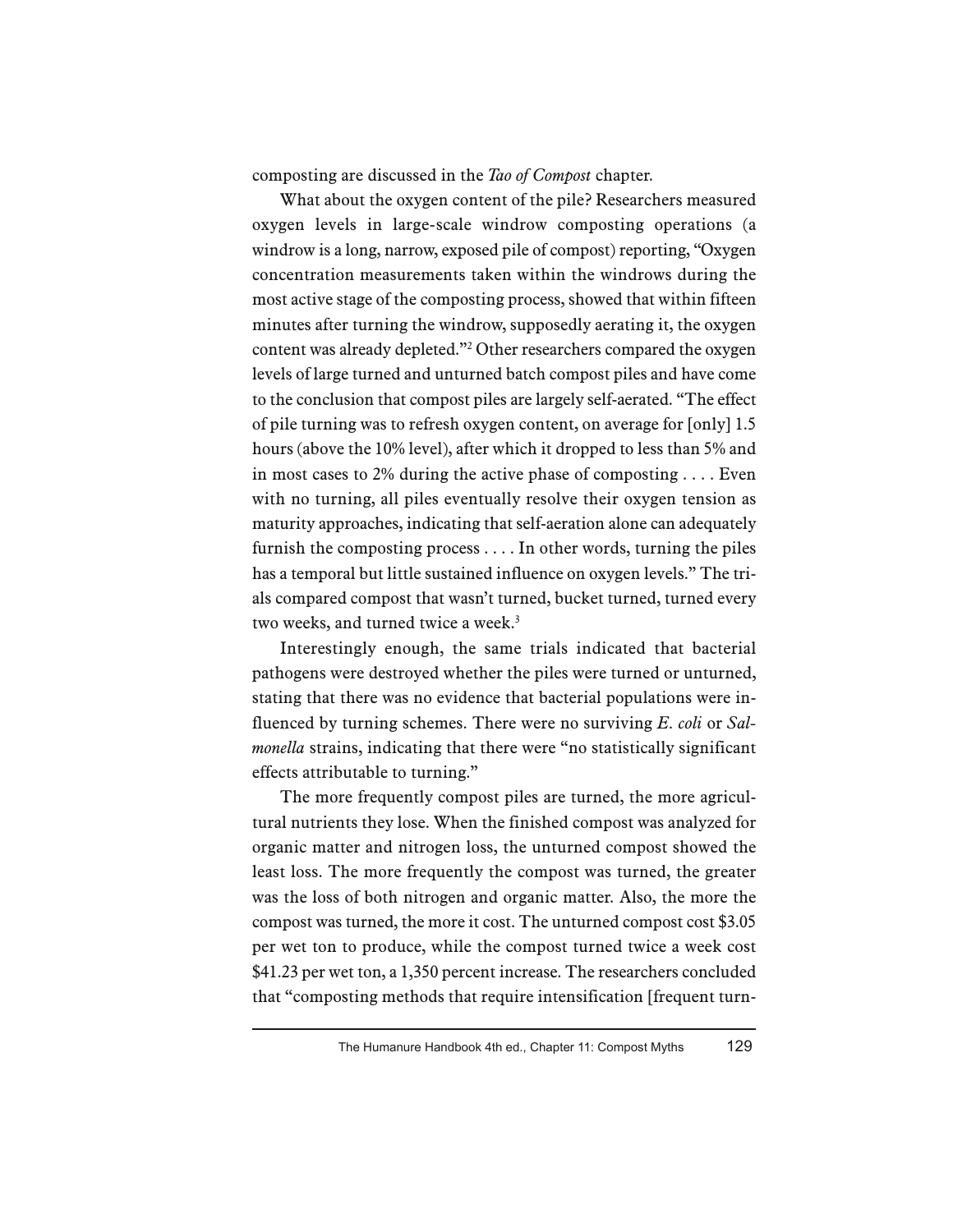ing] are a curious result of modern popularity and technological development of composting as particularly evidenced in popular trade journals. They do not appear to be scientifically supportable based on these studies. . . . By carefully managing composting to achieve proper mixes and limited turning, the ideal of a quality product at low economic burden can be achieved."4 Another study concluded that the turning frequency of yard refuse windrow compost did not improve aeration, had little impact on temperatures, and increased the bulk density of the compost, which actually reduces oxygen availability.<sup>5</sup>

When large piles of compost are turned, they give off emissions of such things as *Aspergillus fumigatus* fungi, which can cause health problems in people. Aerosol concentrations from static (unturned) piles are relatively small or nonexistent when compared to mechanically turned compost. Measurements thirty meters downwind from static piles showed that aerosol concentrations of *A. fumigatus* were not significantly above background levels and were "33 to 1800 times less" than those from piles that were being moved.<sup>6</sup>

The Cornell Waste Management Institute published a document in 2007 that summarized the issues related to compost bioaerosols released during the turning and screening of compost. Elevated levels of bioaerosols can be detected downwind from outdoor composting facilities to distances of 650 to 1,640 feet. They can contain particles of bacteria, fungi, viruses, allergens, endotoxins, antigens, various toxins, glucans, mold components, pollen, plant fibers, and so on. Compost bioaerosols can also contain sulfur and nitrogen compounds, volatile fatty acids, ketones, terpenes, aldehydes, alcohols, and ammonia compounds that are associated with compost odors.<sup>7</sup>

The bioaerosols can cause a wide range of adverse health effects and infection, including contagious diseases, acute toxic effects, allergies and cancer, as well as possibly pre-term births or late abortions and dermatitis. People can become sensitized to some bioaerosols from repeated exposures. Particulates and pieces of bacteria (endotoxin), spores, and fungal hyphae can produce irritation, allergy, and toxic reactions. An association was found in residents between their distance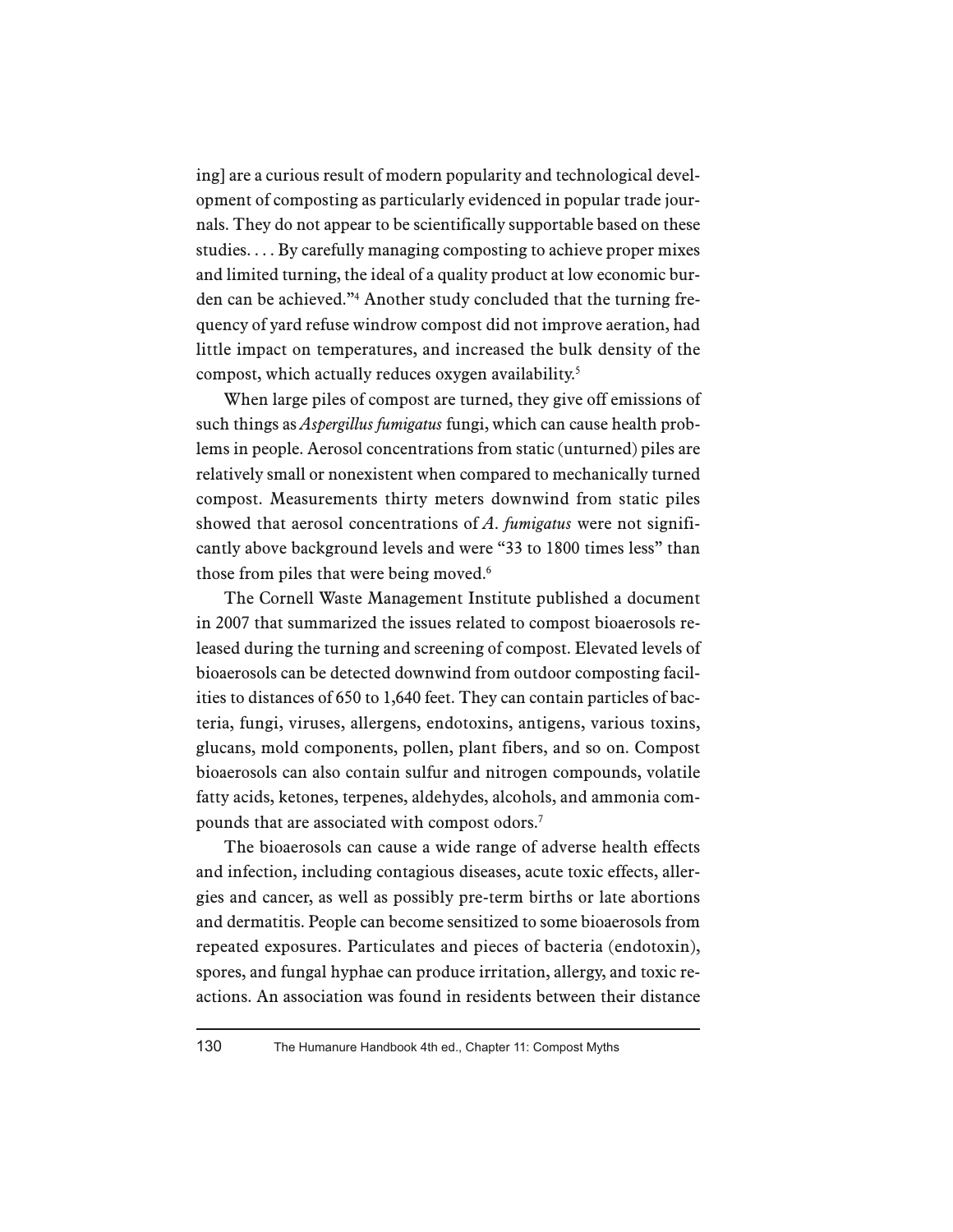

Versus Cost and Quality. Woods End Institute, PO Box 297, Mt. Vernon, Maine 04352 USA.

to an outdoor composting facility and respiratory symptoms and general health complaints, but not allergies or infectious disease. Acute and chronic respiratory health effects, mucosal membrane irritation, skin diseases and inflammatory markers were elevated in compost workers, and several studies indicate high prevalence of respiratory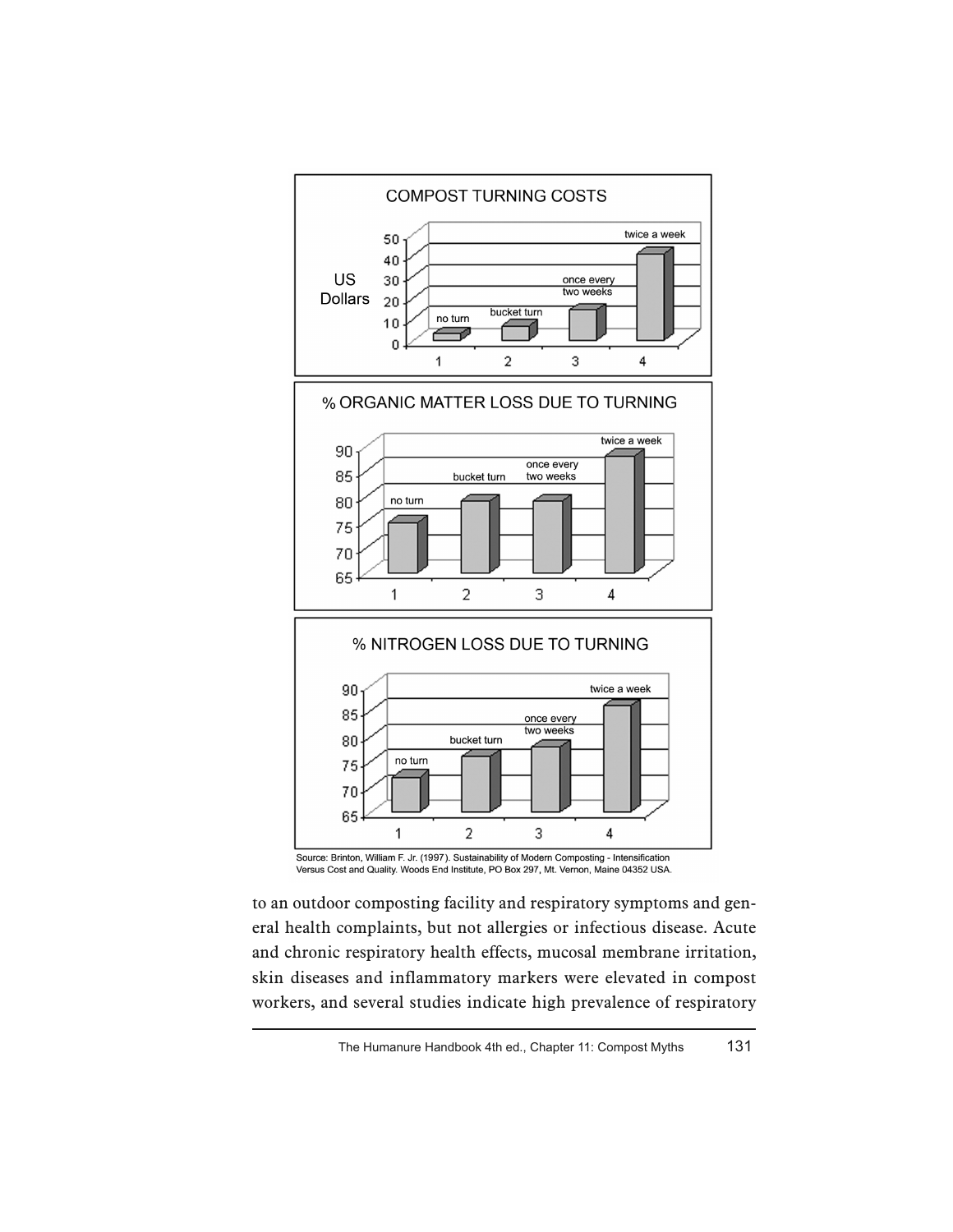symptoms and airway inflammation. Compost workers had significantly more symptoms and diseases of the airway and skin than control subjects. Increased antibody concentrations against fungi and actinomycetes were also found in compost workers.8

Minimizing agitation, spraying water to control dust, and monitoring wind speed and direction to avoid stirring up the compost when winds are likely to blow toward the neighbors, can help minimize impacts. As already mentioned, frequency of turning has little impact on keeping compost piles aerated; instead, increased turning can increase bulk density and actually *reduce* air flow through the compost pile. A blanket of finished compost on top of unfinished piles can reduce odor and volatile organic compound (VOC) emissions, according to the Cornell paper.<sup>9</sup> Instead, I recommend a clean cover material such as hay, straw, or something similar to cover the compost piles; it can be removed later and used to make the next batch of compost. A generous cover material and no agitation of the pile will reduce odor emissions to zero, thereby eliminating the negative health effects of inhaling compost bioaerosols. Those volatile fatty acids, ketones, terpenes, aldehydes, alcohols, ammonia, bacteria, fungi, viruses, allergens, endotoxins, antigens, various toxins, glucans, mold components, pollen, plant fibers, and so on that are inside the compost pile belong *inside* the compost pile. What's the point of releasing them into the air? If turning has no significant effect on the pile's oxygen levels, why is the compost being turned? Someday, one of these compost operators is going to build a pile correctly, cover it, then just leave it alone. After the pile has fully matured, he or she will dig it out and find beautiful compost. The microorganisms did the dirty work, and they loved it.

Turning compost piles in cold climates can also cause them to lose too much heat. It is recommended that cold climate composters turn less frequently, if at all.10 I recommend not turning. In fact, what's the point of diminishing the heat of the pile, no matter what the climate? That's what turning the pile does. That's why there are large clouds of vapor billowing off large compost piles as they're being turned by machines. It's the heat, and lots of other things, escaping into the air.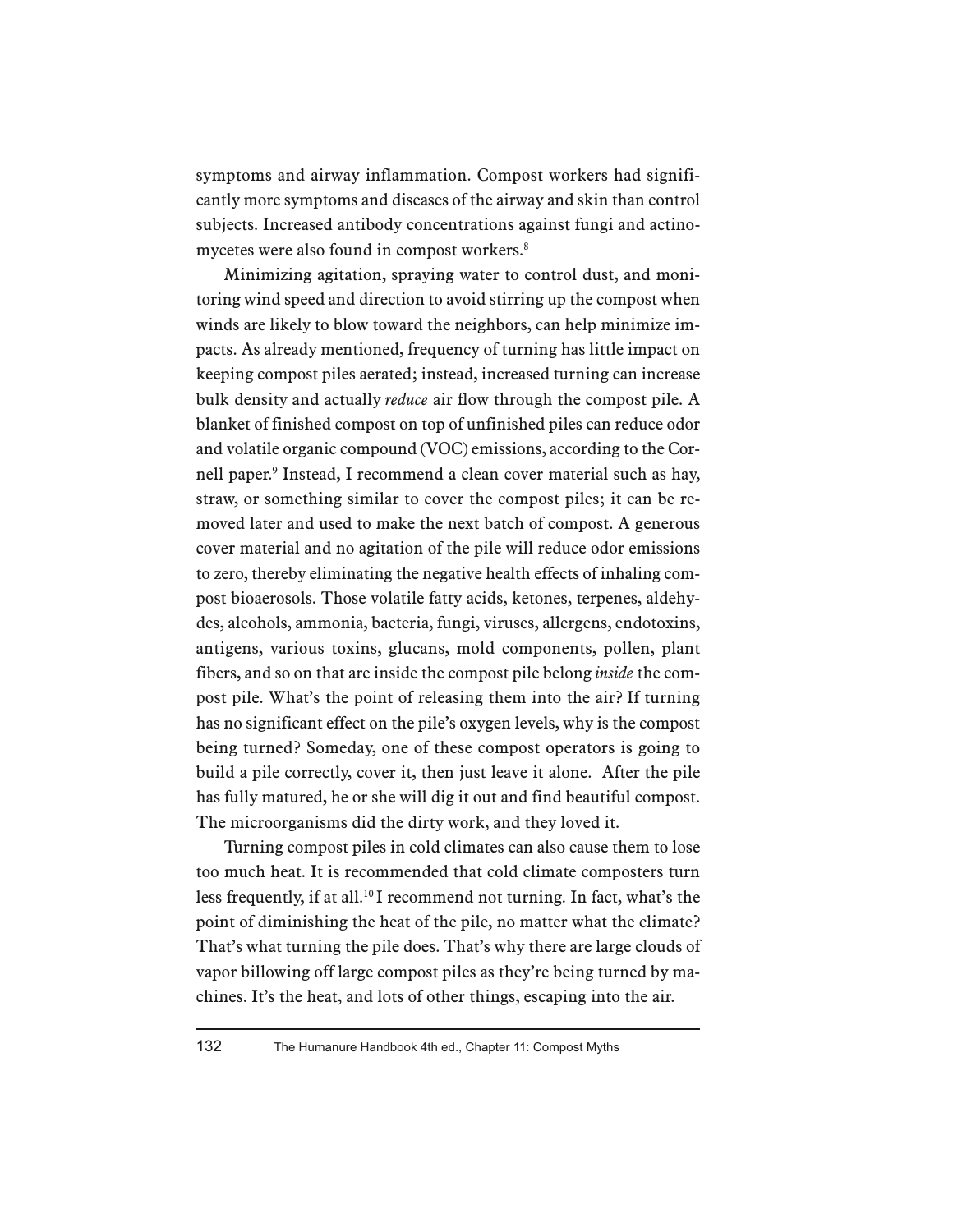#### COMPOST INOCULANTS

Do you need to inoculate your compost pile? No. This is perhaps one of the most astonishing aspects of composting. In October of 1998 I took a trip to Nova Scotia, Canada, to observe the municipal composting operations there. The province had legislated that as of November 30 that year no organic materials could be disposed of in landfills. By the end of October, with the "ban date" approaching, virtually all municipal organic garbage was being collected and transported instead to composting facilities, where it was effectively being recycled. The organic material was checked for contaminants such as bottles and cans, run through a grinder, and finally shoved into a concrete compost bin. Within twenty-four to forty-eight hours, the temperature of the material would climb to 158° F (70° C). No inoculants were required. The thermophilic bacteria were already there.

Researchers have composted materials with and without inocula and found that, "although rich in bacteria, none of the inocula accelerated the composting process or improved the final product. . . . The failure of the inocula to alter the composting cycle is due to the adequacy of the indigenous microbial population already present and to the nature of the process itself. . . . The success of composting operations without the use of special inocula in the Netherlands, New Zealand, South Africa, India, China, the USA, and a great many other places, is convincing evidence that inocula and other additives are not essential in the composting of [organic] materials."11 In *The Science of Composting*, the topic is summed up by stating *"*no data in the literature indicate that the addition of inoculants, microbes, or enzymes accelerates the composting process." Instead, "particle size, optimum moisture, and optimum C/N ratio. . . . . appears to provide the best conditions for optimum composting."12 Other researchers have arrived at similar conclusions.13

On the other hand, a 2017 study indicated that composting plants in China were beginning to use microbial inoculants. They concluded that the addition of an inoculant when composting pig manure "in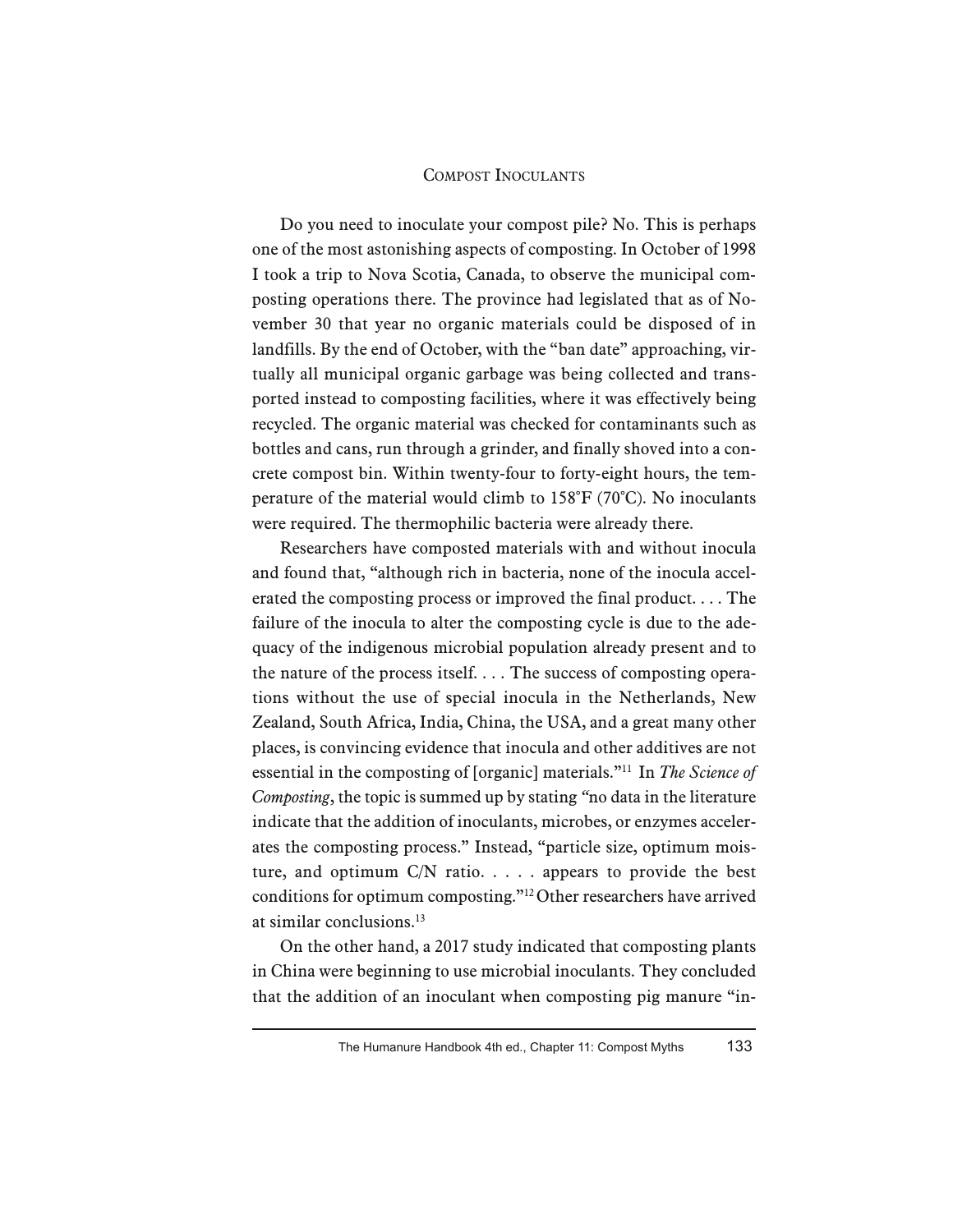creased the temperature at the early stage of composting and reduced the maturation time when compared to non-inoculant controls."14

#### LIME

The belief that compost piles should be limed is a common misconception, probably dating back to Sir Albert Howard and the Indore process. Nor are other mineral additives needed in your compost. If your soil needs lime, put the lime in your soil, not your compost. Bacteria don't eat limestone; in fact lime is used to kill bacteria in sewage sludge — it's called lime-stabilized sludge.

Aged compost is not acidic. The pH of finished compost should slightly exceed 7 (neutral). What is pH? It's a measure of acidity and alkalinity that ranges from 1 to 14. Neutral is 7. Below 7 is acidic; above 7 is basic or alkaline. If the pH is too acidic or too alkaline, bacterial activity will be hindered or stopped completely. Lime and wood ashes raise the pH, but wood ashes should also go straight on the soil. The compost pile doesn't need them. It may seem logical that one should put into one's compost pile whatever one also wants to put into one's soil, as the compost will end up in the soil eventually, but what one

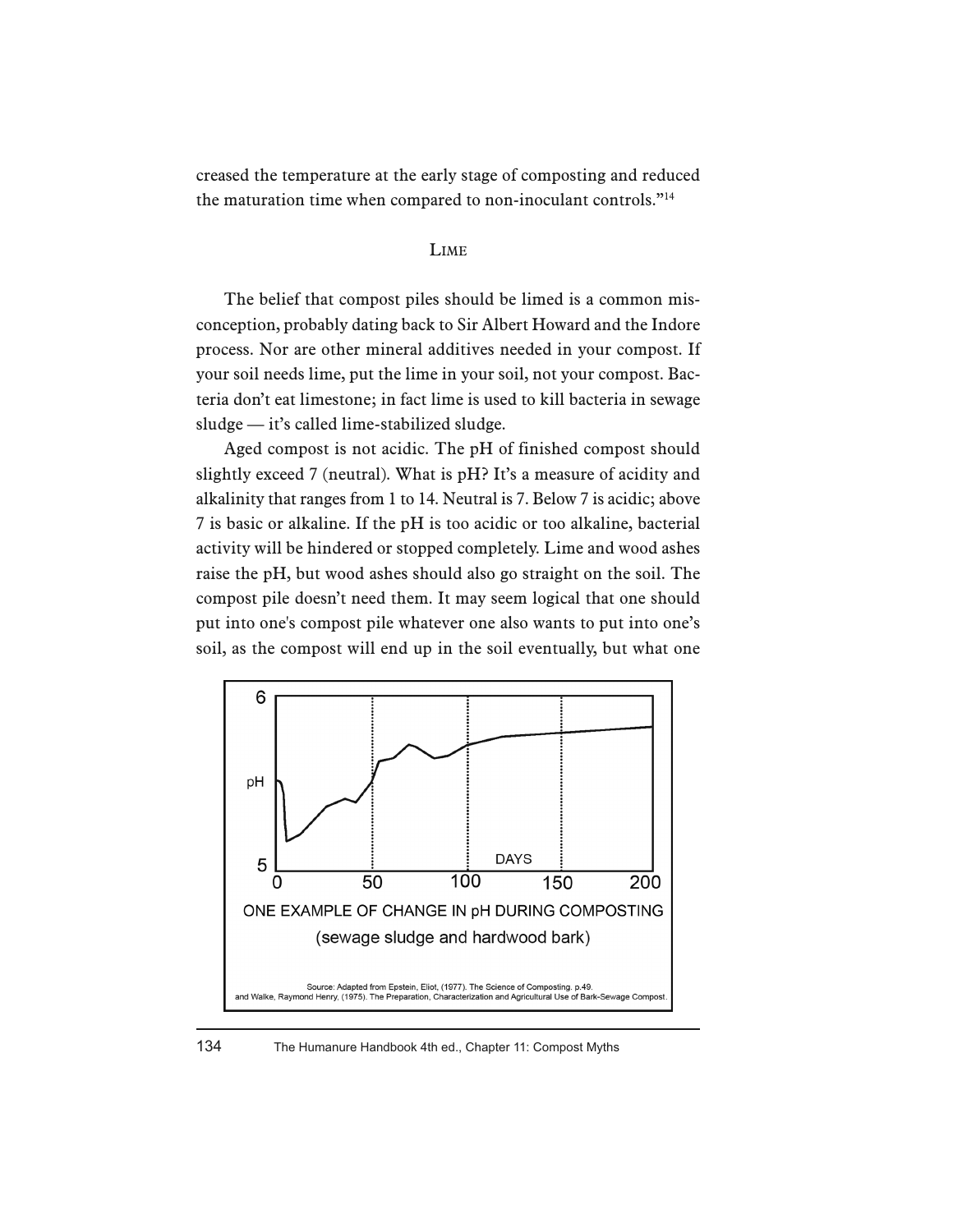should put into one's compost is what the microorganisms in the compost want or need, not what the garden soil wants or needs.

Sir Albert Howard, one of the most well-known proponents of composting, and J. I. Rodale, another prominent organic agriculturist, have recommended adding lime to compost piles.<sup>15</sup> They seemed to base their reasoning on the belief that the compost may become acidic during the composting process, and therefore the acidity must be neutralized by adding lime to the pile while it's composting. Yet the pH of compost may appear to drop at the beginning of the composting process, but it rises again on its own.

The author who recommended liming compost piles in one book states in another, "The control of pH in composting is seldom a problem requiring attention if the material is kept aerobic. . . . the addition of alkaline material is rarely necessary in aerobic decomposition and, in fact, may do more harm than good because the loss of nitrogen by the evolution of ammonia as a gas will be greater at the higher pH."16 Researchers have indicated that maximum thermophilic composting occurs at a pH range between 7.5 and 8.5, which is slightly alkaline.17 Don't be surprised if your compost is acidic at the start of the process. It should turn neutral or slightly alkaline when completely cured.





It is a measure of the degree of alkalinity or acidity of a solution, and is often expressed as the logarithm of the reciprocal of the hydrogen ion concentration in gram equivalents per liter of solution. pH7=.0000001 gram atom of hydrogen per liter. Pure distilled water is regarded as neutral with a pH around 7. pH values tend to range from 0 to 14. From 0 to 7 indicate acidity, and from 7 to 14 indicate alkalinity.

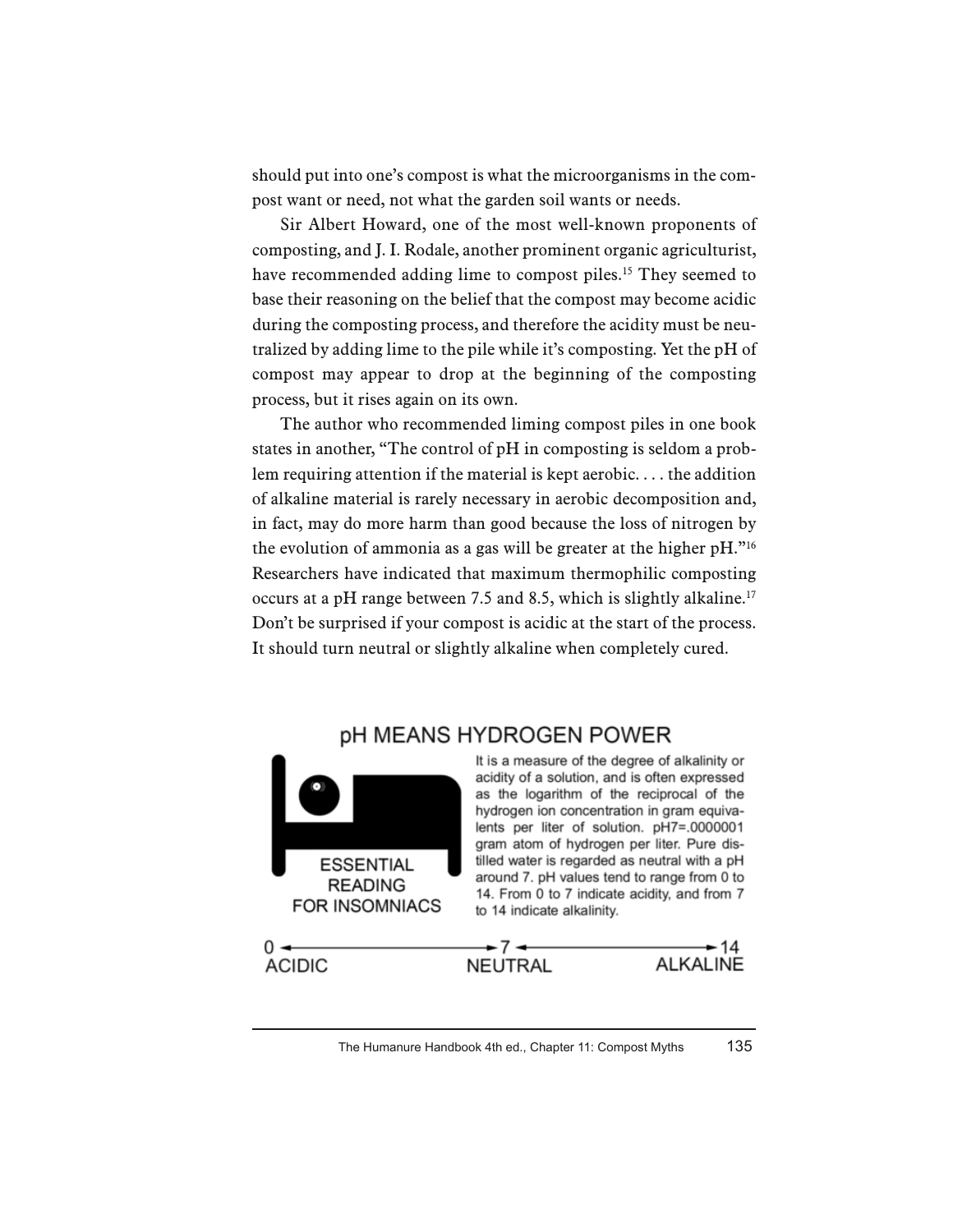Scientists who were studying various commercial fertilizers found that agricultural plots to which composted sewage sludge had been added made better use of lime than plots without composted sludge. The lime in the composted plots changed the pH deeper in the soil, indicating that organic matter assists calcium movement through the soil *better than anything else,* according to research chemist Cecil Tester, Ph.D.18 The implications are that lime should be added to the soil *when compost is added to the soil.*

Gotaas sums it up best: "Some compost operators have suggested the addition of lime to improve composting. This should be done only under rare circumstances such as when the raw material to be composted has a high acidity due to acid industrial wastes or contains materials that give rise to highly acid conditions during composting."19

## WHAT NOT TO COMPOST

I get perturbed when I see compost educators telling their students that there is a long list of things "not to be composted!" This prohibition is always presented in such an authoritative and serious manner that novice composters become concerned at the thought of composting any of the banned materials. I can imagine naive composters armed with this misinformation carefully segregating their food scraps, so the wrong materials don't end up in the compost pile. Those "banned" materials include meat, fish, milk, butter, cheese and other dairy products, bones, lard, mayonnaise, oils, peanut butter, salad dressing, sour cream, weeds with seeds, diseased plants, citrus peels, rhubarb leaves, crab grass, pet manures, bread products, rice, tea bags, and perhaps worst of all — human manure. Presumably, one must segregate half-eaten peanut butter sandwiches from the compost bucket, or any sandwich with mayonnaise or cheese, or any left-over salad with salad dressing, or spoiled milk, or orange peels, all of which must go to a landfill and be buried under tons of dirt instead of being composted.

The United States EPA lists the following materials they say should not be composted at home: dairy products, butter, milk, sour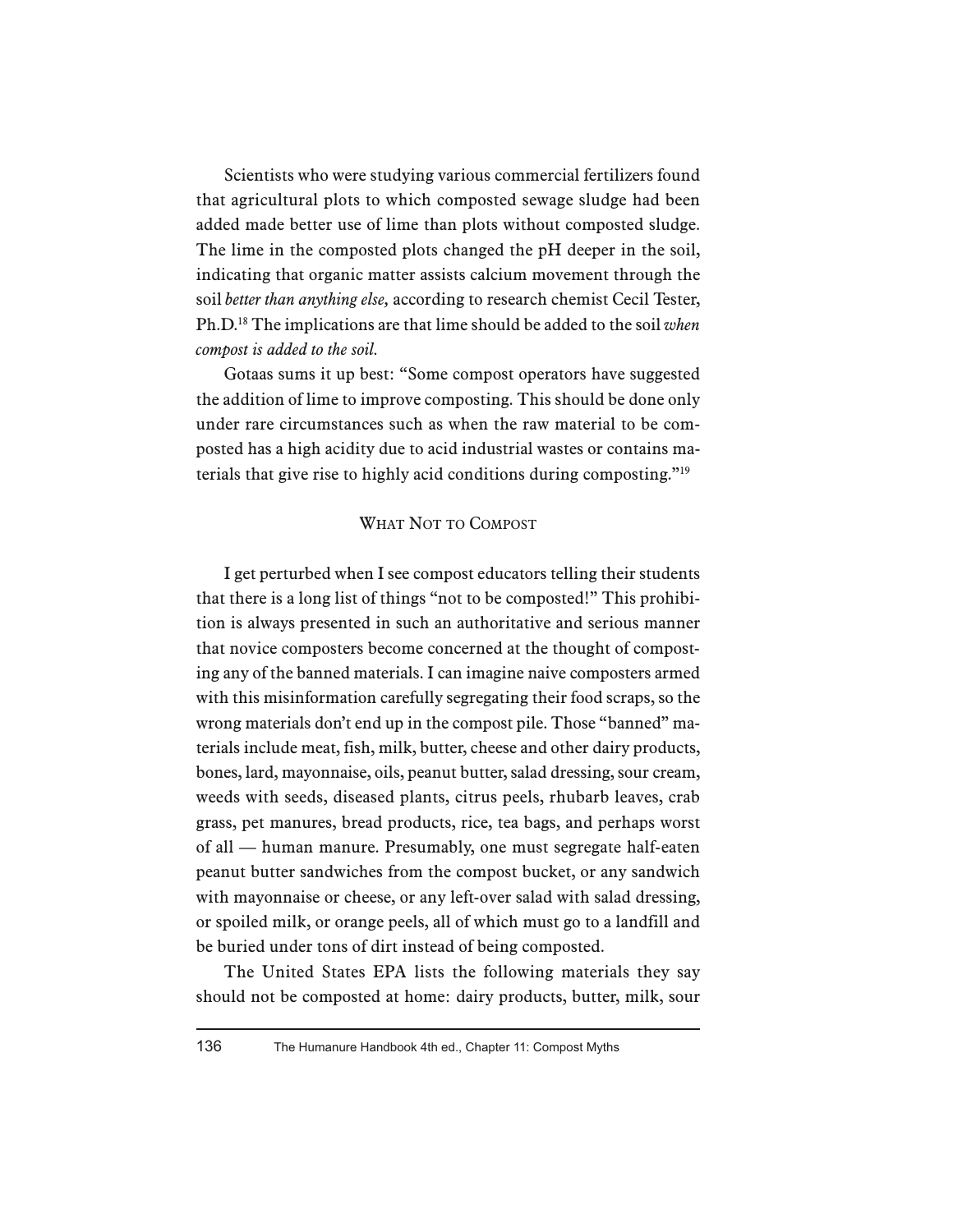cream, yogurt, eggs, diseased plants, fats, grease, lard, oils, meat, fish, bones, dog or cat feces, and soiled cat litter, among other things.<sup>20</sup>

Luckily, I was never exposed to such instructions, and my family has composted everything on that list. Yes, all tea bags go into the compost, tags and strings attached. I often make fresh-squeezed citrus juice in the winter months and I put buckets of citrus peels in the compost. I composted menstrual pads for years, and probably have cycled at least fifty dead animals through my roughly one cubic meter home compost bin — so far. We've done this in our property for forty years with never a problem. Why would it work for us and not for anyone else? The answer, in a word, if I may hazard a guess, is *humanure*, a staple food for our compost microbes, and another forbidden compost material.

When compost heats up, much of the organic material is quickly degraded. This holds true for oils and fats, or in the words of scientists, "Based on evidence on the composting of grease trap wastes, lipids [fats] can be utilized rapidly by bacteria, including actinomycetes, under thermophilic conditions."<sup>21</sup> The problem with the materials on the "banned" list is that they may require thermophilic conditions for best results. Otherwise, they may just sit in the compost pile and look very attractive to the wandering dog, cat, raccoon, or rat. Ironically, when the forbidden materials, including humanure, are combined with other compost ingredients, thermophilic conditions will prevail. When humanure and the other controversial organic materials are segregated from compost, thermophilic conditions may not occur at all. This is a situation that is probably quite common in many backyard compost piles. The solution is not to segregate materials from the pile, but to add nitrogen and moisture, as are commonly found in manure.

Furthermore, it's how you manage your compost that makes a difference, too. Never put anything *on* your compost pile, always add materials *into* your pile. And always keep a generous, clean, organic cover material on your compost, such as grass, hay, straw, weeds, or leaves. When you bury that leftover pork chop *inside* your active compost pile, then cover it over with a clean cover material, there's no reason for a wandering dog or raccoon to have any interest in it at all.